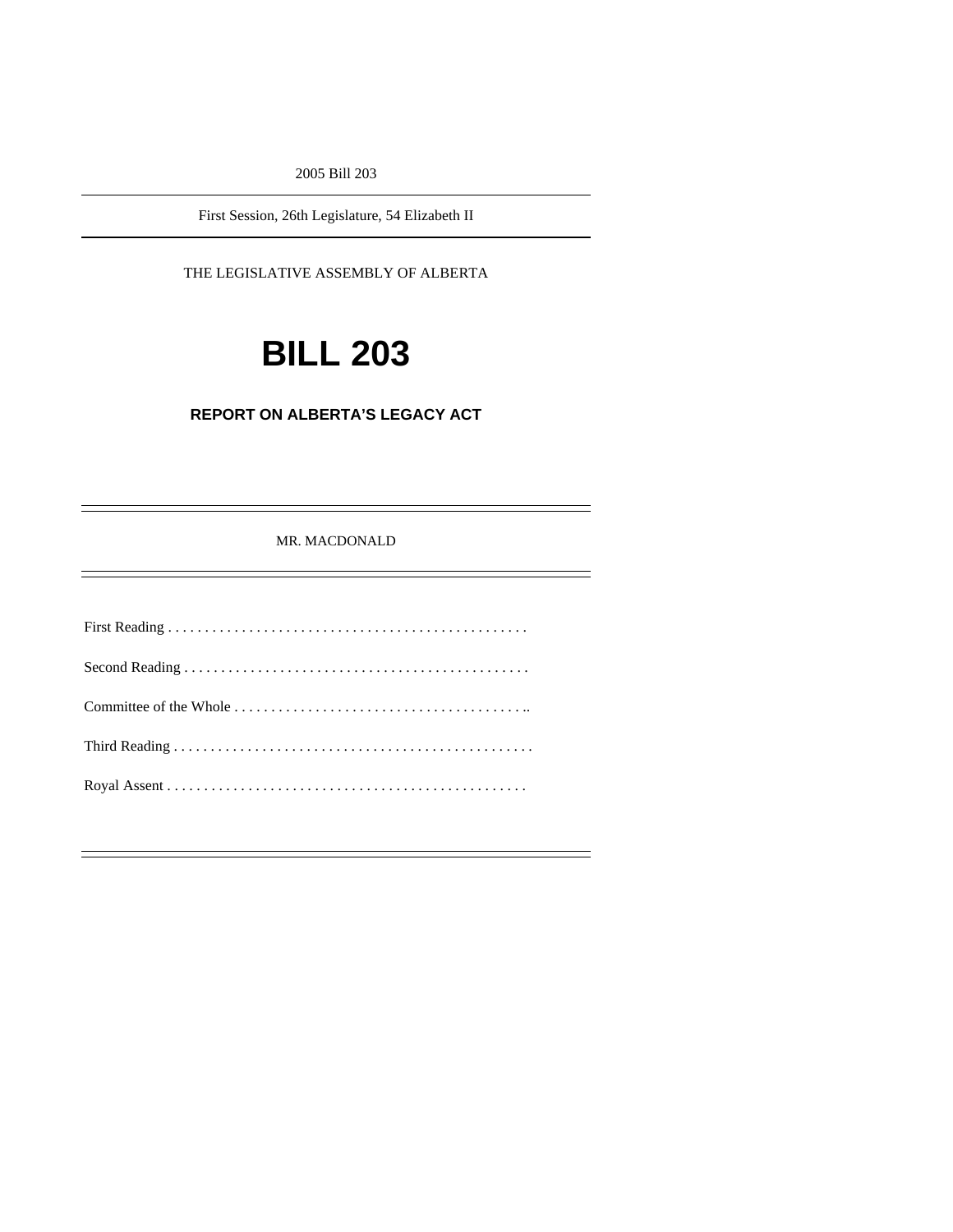*Bill 203 Mr. MacDonald* 

# **BILL 203**

2005

# **REPORT ON ALBERTA'S LEGACY ACT**

*(Assented to , 2005)* 

#### **Preamble**

WHEREAS it is the responsibility of the Government of Alberta to provide leadership in preparing for future fluctuations in Alberta's economy;

WHEREAS a policy on investing the annual budget surplus should form part of the Government's long-term fiscal planning; and

WHEREAS such a policy will create a legacy for Albertans by supporting a better quality of life and transforming Alberta's nonrenewable resource wealth into permanent investments for the future;

THEREFORE HER MAJESTY, by and with the advice and consent of the Legislative Assembly of Alberta, enacts as follows:

#### **Definitions**

- **1** In this Act,
	- (a) "Capital Account" means the Capital Account established under section 2.2 of the *Fiscal Responsibility Act*;
	- (b) "Heritage Fund" means the Alberta Heritage Savings Trust Fund continued under section 2 of the *Alberta Heritage Savings Trust Fund Act*;
	- (c) "surplus" means the portion of the net assets of the Alberta Sustainability Fund, established under section 2.1 of the *Fiscal Responsibility Act*, in excess of \$2 500 000 000 at the end of a fiscal year.

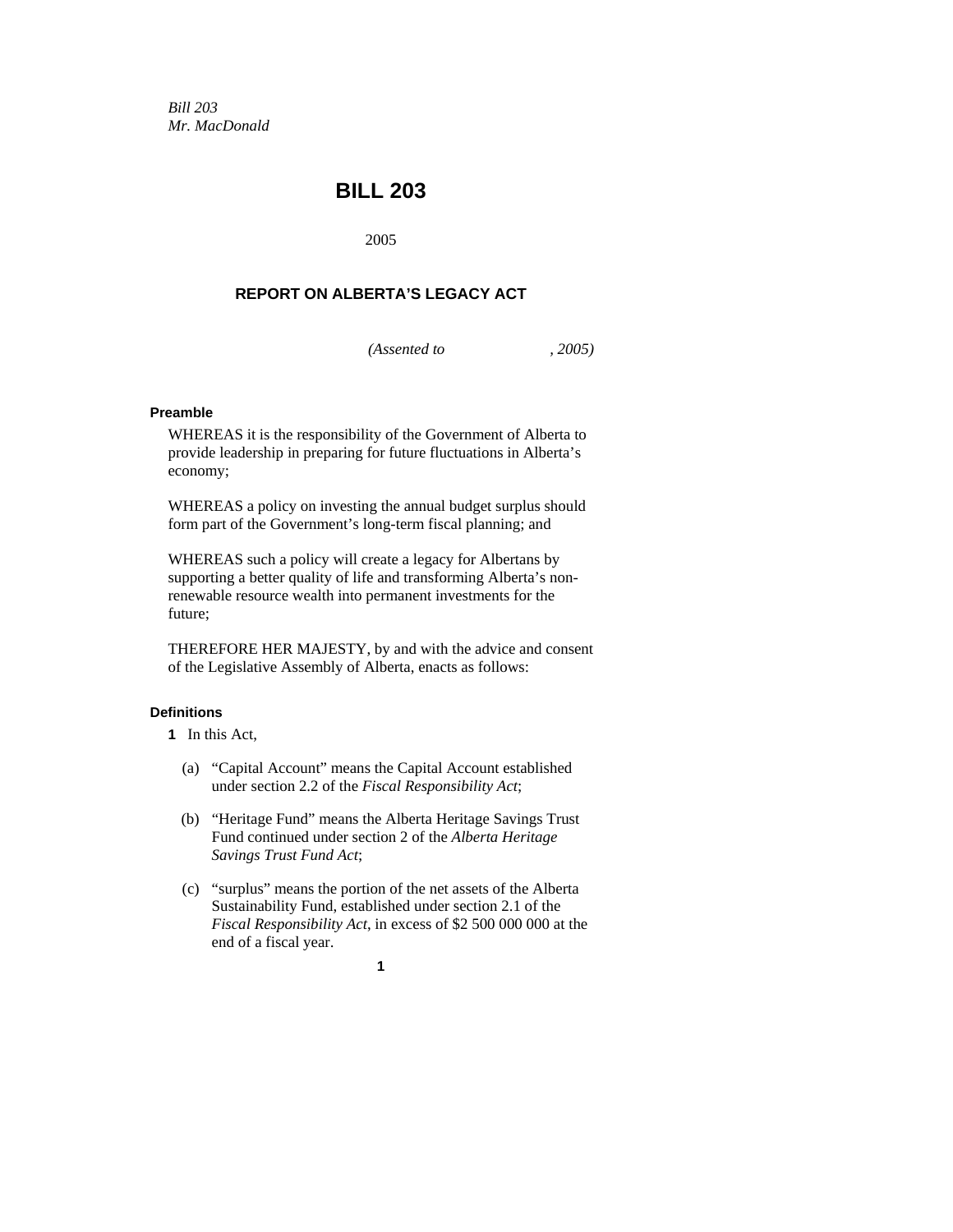#### **Surplus investment policy**

**2** For the purposes of this Act, "surplus investment policy" means a policy that would allocate the surplus according to the following formula to establish a legacy for future generations of Albertans:

- (a) 35% into the Heritage Fund,
- (b) 35% into an endowment fund for post-secondary education,
- (c) 25% into the Capital Account, and
- (d) 5% into an endowment fund to support the humanities, social sciences and the arts.

#### **Report by Minister of Finance**

**3(1)** At the end of each fiscal year, commencing with the fiscal year ending March 31, 2005, the Minister of Finance shall prepare a report on how the financial affairs of the Government would have been affected if the surplus investment policy outlined in section 2 was implemented.

**(2)** The report required under this section shall be made public at the same time the Minister makes public the consolidated annual report for the Province of Alberta prepared pursuant to section 10 of the *Government Accountability Act*.

**(3)** The Minister of Finance shall lay the report prepared under this section before the Legislative Assembly, if it is sitting when the report is completed or, if it is not then sitting, within 15 days after the commencement of the next sitting.

**(4)** If the Legislative Assembly is not sitting when the report is completed, the Minister of Finance shall make the report public by depositing a copy with the Clerk of the Legislative Assembly and providing a copy to each Member of the Legislative Assembly.

#### **Cap on endowment fund**

**4** If the report required under section 3 indicates that the surplus investment policy would result in the endowment fund to support the humanities, social sciences and the arts, exceeding \$500 000 000, then the Minister shall supplement the report with an allocation according to the following formula:

- (a) 40% into the Heritage Fund,
- (b) 35% into an endowment fund for post-secondary education, and
	- **2**